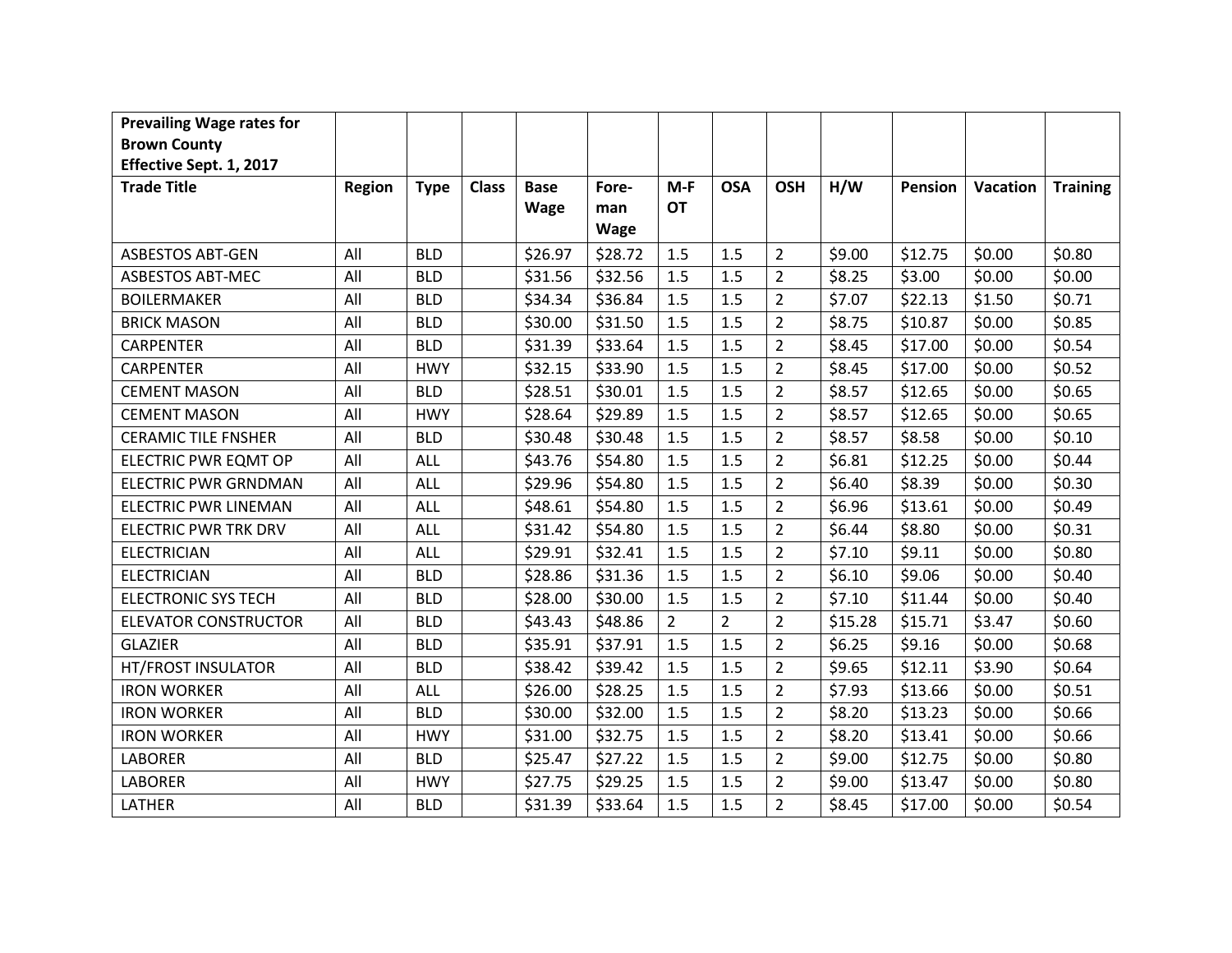| <b>MACHINIST</b>          | All | <b>BLD</b> |                | \$45.35 | \$47.85 | 1.5 | 1.5 | $\overline{2}$ | \$7.26  | \$8.95  | \$1.85 | \$0.00 |
|---------------------------|-----|------------|----------------|---------|---------|-----|-----|----------------|---------|---------|--------|--------|
| <b>MARBLE FINISHERS</b>   | All | <b>BLD</b> |                | \$30.48 | \$30.48 | 1.5 | 1.5 | $\overline{2}$ | \$8.57  | \$8.58  | \$0.00 | \$0.10 |
| <b>MARBLE MASON</b>       | All | <b>BLD</b> |                | \$30.00 | \$31.50 | 1.5 | 1.5 | $\overline{2}$ | \$8.75  | \$10.87 | \$0.00 | \$0.85 |
| <b>MILLWRIGHT</b>         | All | <b>BLD</b> |                | \$31.74 | \$33.99 | 1.5 | 1.5 | $\overline{2}$ | \$8.45  | \$17.11 | \$0.00 | \$0.54 |
| <b>MILLWRIGHT</b>         | All | <b>HWY</b> |                | \$33.58 | \$35.33 | 1.5 | 1.5 | $\overline{2}$ | \$8.20  | \$16.67 | \$0.00 | \$0.52 |
| <b>OPERATING ENGINEER</b> | All | <b>BLD</b> | $\mathbf{1}$   | \$35.70 | \$37.20 | 1.5 | 1.5 | $\overline{2}$ | \$10.60 | \$9.75  | \$0.00 | \$1.75 |
| <b>OPERATING ENGINEER</b> | All | <b>BLD</b> | $\overline{2}$ | \$33.35 | \$37.20 | 1.5 | 1.5 | $\overline{2}$ | \$10.60 | \$9.75  | \$0.00 | \$1.75 |
| <b>OPERATING ENGINEER</b> | All | <b>BLD</b> | 3              | \$29.75 | \$37.20 | 1.5 | 1.5 | $\overline{2}$ | \$10.60 | \$9.75  | \$0.00 | \$1.75 |
| <b>OPERATING ENGINEER</b> | All | <b>BLD</b> | $\overline{4}$ | \$37.20 | \$37.20 | 1.5 | 1.5 | $\overline{2}$ | \$10.60 | \$9.75  | \$0.00 | \$1.75 |
| <b>OPERATING ENGINEER</b> | All | <b>HWY</b> | $\mathbf{1}$   | \$40.79 | \$42.30 | 1.5 | 1.5 | $\overline{2}$ | \$10.60 | \$9.75  | \$0.00 | \$1.75 |
| <b>OPERATING ENGINEER</b> | All | <b>HWY</b> | $\overline{2}$ | \$36.45 | \$42.30 | 1.5 | 1.5 | $\overline{2}$ | \$10.60 | \$9.75  | \$0.00 | \$1.75 |
| <b>OPERATING ENGINEER</b> | All | <b>HWY</b> | 3              | \$29.77 | \$42.30 | 1.5 | 1.5 | $\overline{2}$ | \$10.60 | \$9.75  | \$0.00 | \$1.75 |
| <b>OPERATING ENGINEER</b> | All | <b>HWY</b> | 4              | \$42.30 | \$42.30 | 1.5 | 1.5 | $\overline{2}$ | \$10.60 | \$9.75  | \$0.00 | \$1.75 |
| <b>PAINTER</b>            | All | <b>ALL</b> |                | \$31.13 | \$32.63 | 1.5 | 1.5 | $\overline{2}$ | \$5.90  | \$10.63 | \$0.00 | \$0.65 |
| <b>PAINTER OVER 30FT</b>  | All | <b>ALL</b> |                | \$32.13 | \$33.63 | 1.5 | 1.5 | $\overline{2}$ | \$5.90  | \$10.63 | \$0.00 | \$0.65 |
| PAINTER PWR EQMT          | All | ALL        |                | \$32.13 | \$33.63 | 1.5 | 1.5 | $\overline{2}$ | \$5.90  | \$10.63 | \$0.00 | \$0.65 |
| PILEDRIVER                | All | <b>BLD</b> |                | \$32.29 | \$34.64 | 1.5 | 1.5 | $\overline{2}$ | \$8.45  | \$17.00 | \$0.00 | \$0.54 |
| PILEDRIVER                | All | <b>HWY</b> |                | \$32.15 | \$33.90 | 1.5 | 1.5 | $\overline{2}$ | \$8.45  | \$17.00 | \$0.00 | \$0.52 |
| <b>PIPEFITTER</b>         | All | All        |                | \$38.75 | \$42.63 | 1.5 | 1.5 | $\overline{2}$ | \$6.70  | \$13.24 | \$0.00 | \$1.25 |
| <b>PLUMBER</b>            | All | All        |                | \$38.75 | \$42.63 | 1.5 | 1.5 | $\overline{2}$ | \$6.70  | \$13.24 | \$0.00 | \$1.25 |
| <b>ROOFER</b>             | All | <b>BLD</b> |                | \$30.00 | \$32.50 | 1.5 | 1.5 | $\overline{2}$ | \$10.40 | \$8.70  | \$0.00 | \$0.53 |
| SHEETMETAL WORKER         | All | <b>BLD</b> |                | \$34.48 | \$37.88 | 1.5 | 1.5 | $\overline{2}$ | \$8.95  | \$14.73 | \$0.00 | \$0.75 |
| <b>SPRINKLER FITTER</b>   | All | <b>BLD</b> |                | \$37.12 | \$39.87 | 1.5 | 1.5 | $\overline{2}$ | \$8.42  | \$8.50  | \$0.00 | \$0.35 |
| <b>STONE MASON</b>        | All | <b>BLD</b> |                | \$30.00 | \$31.50 | 1.5 | 1.5 | $\overline{2}$ | \$8.75  | \$10.87 | \$0.00 | \$0.85 |
| <b>TERRAZZO FINISHER</b>  | All | <b>BLD</b> |                | \$30.48 | \$30.48 | 1.5 | 1.5 | $\overline{2}$ | \$8.57  | \$8.58  | \$0.00 | \$0.10 |
| <b>TERRAZZO MASON</b>     | All | <b>BLD</b> |                | \$31.98 | \$31.98 | 1.5 | 1.5 | $\overline{2}$ | \$8.57  | \$8.58  | \$0.00 | \$0.10 |
| <b>TILE MASON</b>         | All | <b>BLD</b> |                | \$31.98 | \$31.98 | 1.5 | 1.5 | $\overline{2}$ | \$8.57  | \$8.58  | \$0.00 | \$0.10 |
| <b>TRUCK DRIVER</b>       | All | ALL        | $\mathbf{1}$   | \$36.26 | \$40.15 | 1.5 | 1.5 | $\overline{2}$ | \$12.16 | \$6.10  | \$0.00 | \$0.25 |
| <b>TRUCK DRIVER</b>       | All | ALL        | $\overline{2}$ | \$36.77 | \$40.15 | 1.5 | 1.5 | $\overline{2}$ | \$12.16 | \$6.10  | \$0.00 | \$0.25 |
| <b>TRUCK DRIVER</b>       | All | <b>ALL</b> | 3              | \$37.05 | \$40.15 | 1.5 | 1.5 | $\overline{2}$ | \$12.16 | \$6.10  | \$0.00 | \$0.25 |
| <b>TRUCK DRIVER</b>       | All | <b>ALL</b> | 4              | \$37.36 | \$40.15 | 1.5 | 1.5 | $\overline{2}$ | \$12.16 | \$6.10  | \$0.00 | \$0.25 |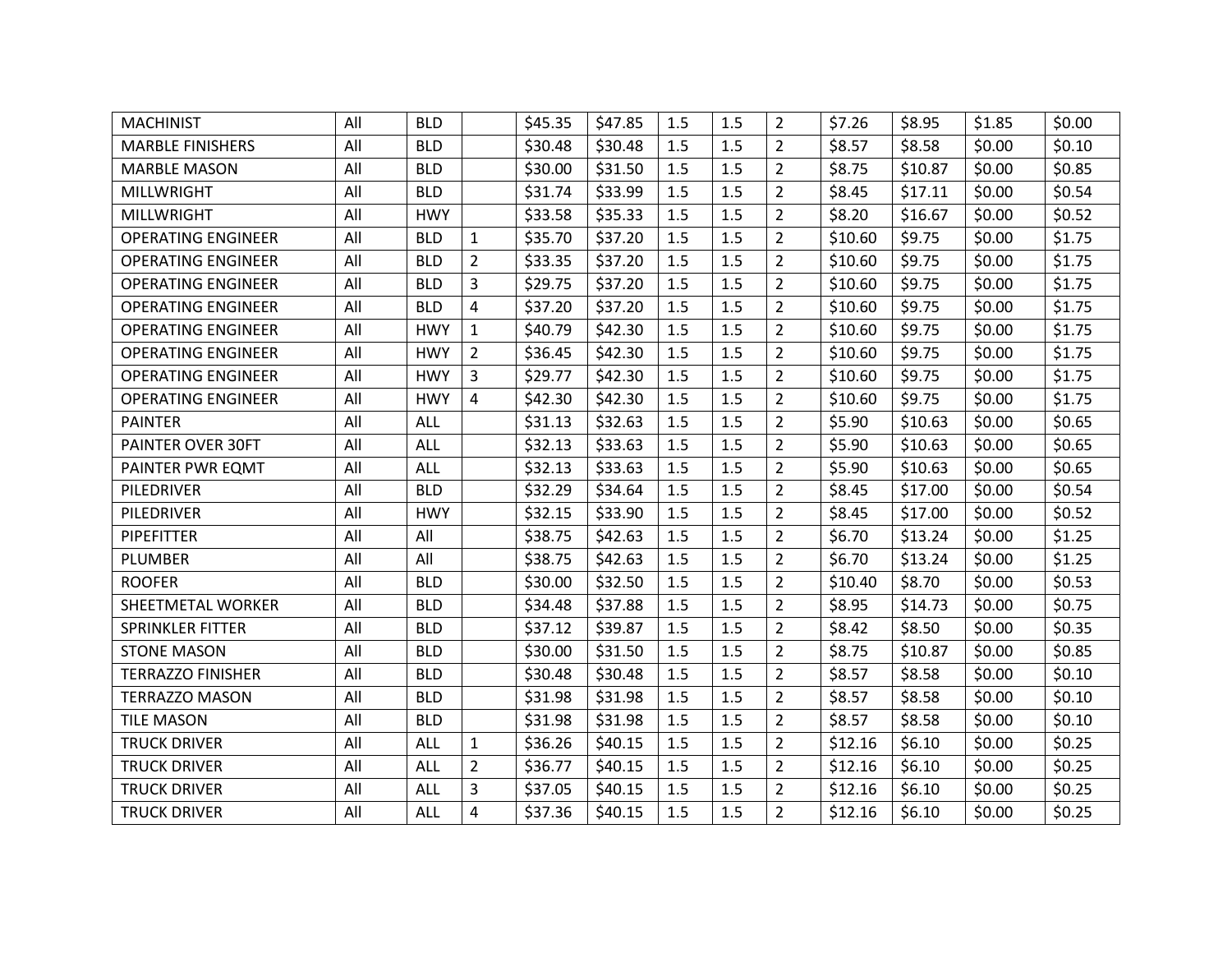| <b>TRUCK DRIVER</b> | All | ALL            | \$38.35 | \$40.15 | 1.5 | 1.5 | z | \$12.16 | \$6.10  | \$0.00 | \$0.25 |
|---------------------|-----|----------------|---------|---------|-----|-----|---|---------|---------|--------|--------|
| <b>TRUCK DRIVER</b> | All | <b>0&amp;C</b> | \$29.01 | \$32.12 | 1.5 | 1.5 | ∠ | \$12.16 | \$6.10  | \$0.00 | \$0.25 |
| <b>TRUCK DRIVER</b> | All | 0&C            | \$29.42 | \$32.12 | 1.5 | 1.5 |   | \$12.16 | \$6.10  | \$0.00 | \$0.25 |
| <b>TRUCK DRIVER</b> | All | <b>O&amp;C</b> | \$29.64 | \$32.12 | 1.5 | 1.5 |   | \$12.16 | \$6.10  | \$0.00 | \$0.25 |
| <b>TRUCK DRIVER</b> | All | <b>O&amp;C</b> | \$29.89 | \$32.12 | 1.5 | 1.5 | 2 | \$12.16 | \$6.10  | \$0.00 | \$0.25 |
| <b>TRUCK DRIVER</b> | All | 0&C            | \$30.68 | \$32.12 | 1.5 | 1.5 | ∠ | \$12.16 | \$6.10  | \$0.00 | \$0.25 |
| <b>TUCKPOINTER</b>  | All | <b>BLD</b>     | \$30.00 | \$31.50 | 1.5 | 1.5 |   | \$8.75  | \$10.87 | \$0.00 | \$0.85 |

### **Legend**

**M-F OT** Unless otherwise noted, OT pay is required for any hour greater than 8 worked each day, Mon through Fri. The number listed is the multiple of the base wage.

**OSA** Overtime pay required for every hour worked on Saturdays

**OSH** Overtime pay required for every hour worked on Sundays and Holidays

**H/W** Health/Welfare benefit

## Explanations BROWN COUNTY

The following list is considered as those days for which holiday rates of wages for work performed apply: New Years Day, Memorial Day, Fourth of July, Labor Day, Thanksgiving Day, Christmas Day and Veterans Day in some classifications/counties. Generally, any of these holidays which fall on a Sunday is celebrated on the following Monday. This then makes work performed on that Monday payable at the appropriate overtime rate for holiday pay. Common practice in a given local may alter certain days of celebration. If in doubt, please check with IDOL.

Oil and chip resealing (O&C) means the application of road oils and liquid asphalt to coat an existing road surface, followed by application of aggregate chips or gravel to coated surface, and subsequent rolling of material to seal the surface.

### EXPLANATION OF CLASSES

ASBESTOS - GENERAL - removal of asbestos material/mold and hazardous materials from any place in a building, including mechanical systems where those mechanical systems are to be removed. This includes the removal of asbestos materials/mold and hazardous materials from ductwork or pipes in a building when the building is to be demolished at the time or at some close future date.

ASBESTOS - MECHANICAL - removal of asbestos material from mechanical systems, such as pipes, ducts, and boilers, where the mechanical systems are to remain.

### CERAMIC TILE FINISHER, MARBLE FINISHER, TERRAZZO FINISHER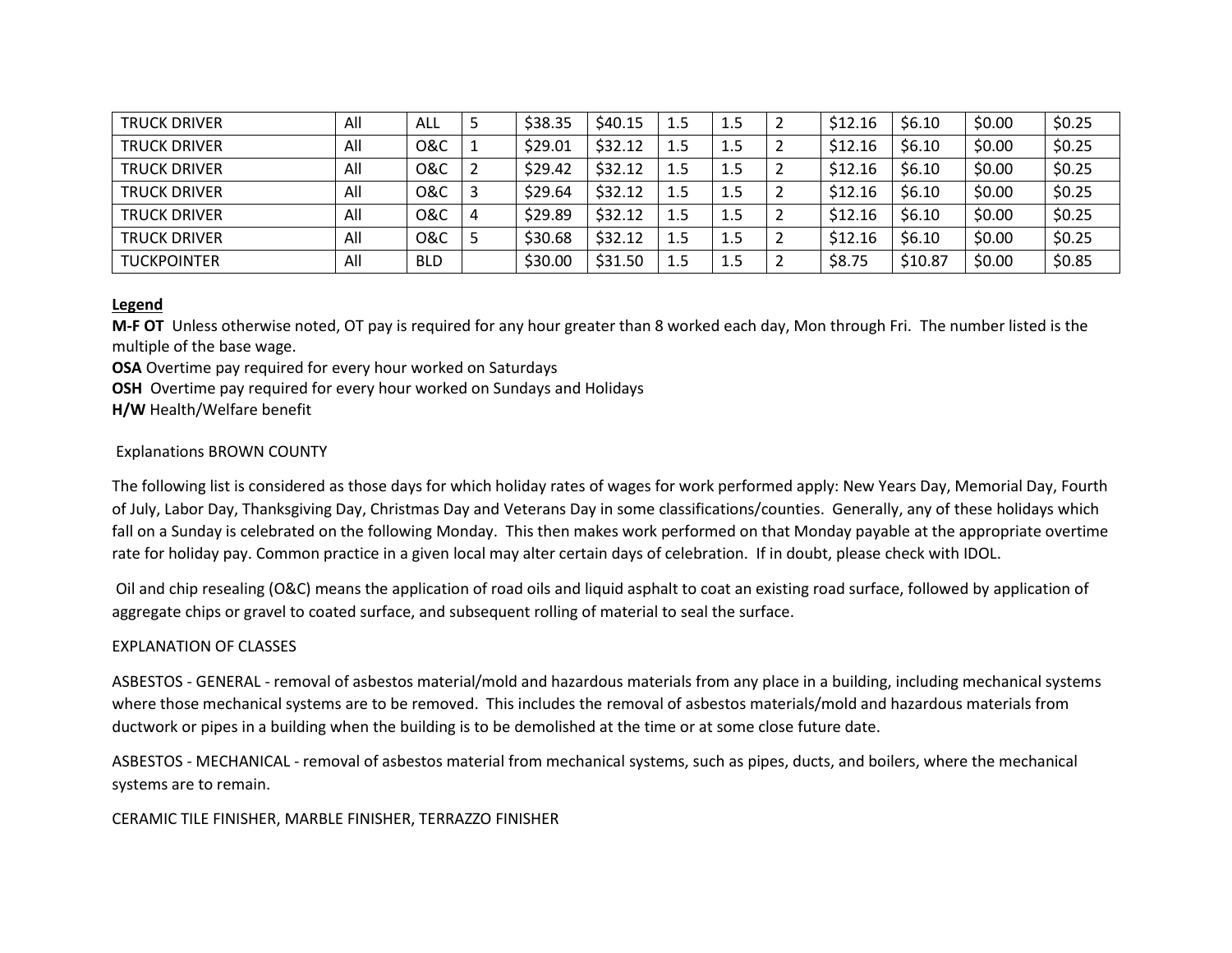Assisting, helping or supporting the tile, marble and terrazzo mechanic by performing their historic and traditional work assignments required to complete the proper installation of the work covered by said crafts. The term "Ceramic" is used for naming the classification only and is in no way a limitation of the product handled. Ceramic takes into consideration most hard tiles.

## ELECTRONIC SYSTEMS TECHNICIAN

Installation, service and maintenance of low-voltage systems which utilizes the transmission and/or transference of voice, sound, vision, or digital for commercial, education, security and entertainment purposes for the following: TV monitoring and surveillance, background/foreground music, intercom and telephone interconnect, field programming, inventory control systems, microwave transmission, multi-media, multiplex, radio page, school, intercom and sound burglar alarms and low voltage master clock systems.

Excluded from this classification are energy management systems, life safety systems, supervisory controls and data acquisition systems not intrinsic with the above listed systems, fire alarm systems, nurse call systems and raceways exceeding fifteen feet in length.

## TRUCK DRIVER - BUILDING, HEAVY AND HIGHWAY CONSTRUCTION

Class 1. Drivers on 2 axle trucks hauling less than 9 ton. Air compressor and welding machines and brooms, including those pulled by separate units, truck driver helpers, warehouse employees, mechanic helpers, greasers and tiremen, pickup trucks when hauling materials, tools, or workers to and from and on-the-job site, and fork lifts up to 6,000 lb. capacity.

Class 2. Two or three axle trucks hauling more than 9 ton but hauling less than 16 ton. A-frame winch trucks, hydrolift trucks, vactor trucks or similar equipment when used for transportation purposes. Fork lifts over 6,000 lb. capacity, winch trucks, four axle combination units, and ticket writers.

Class 3. Two, three or four axle trucks hauling 16 ton or more. Drivers on water pulls, articulated dump trucks, mechanics and working forepersons, and dispatchers. Five axle or more combination units.

Class 4. Low Boy and Oil Distributors.

Class 5. Drivers who require special protective clothing while employed on hazardous waste work.

### TRUCK DRIVER - OIL AND CHIP RESEALING ONLY.

This shall encompass laborers, workers and mechanics who drive contractor or subcontractor owned, leased, or hired pickup, dump, service, or oil distributor trucks. The work includes transporting materials and equipment (including but not limited to, oils, aggregate supplies, parts, machinery and tools) to or from the job site; distributing oil or liquid asphalt and aggregate; stock piling material when in connection with the actual oil and chip contract. The Truck Driver (Oil & Chip Resealing) wage classification does not include supplier delivered materials.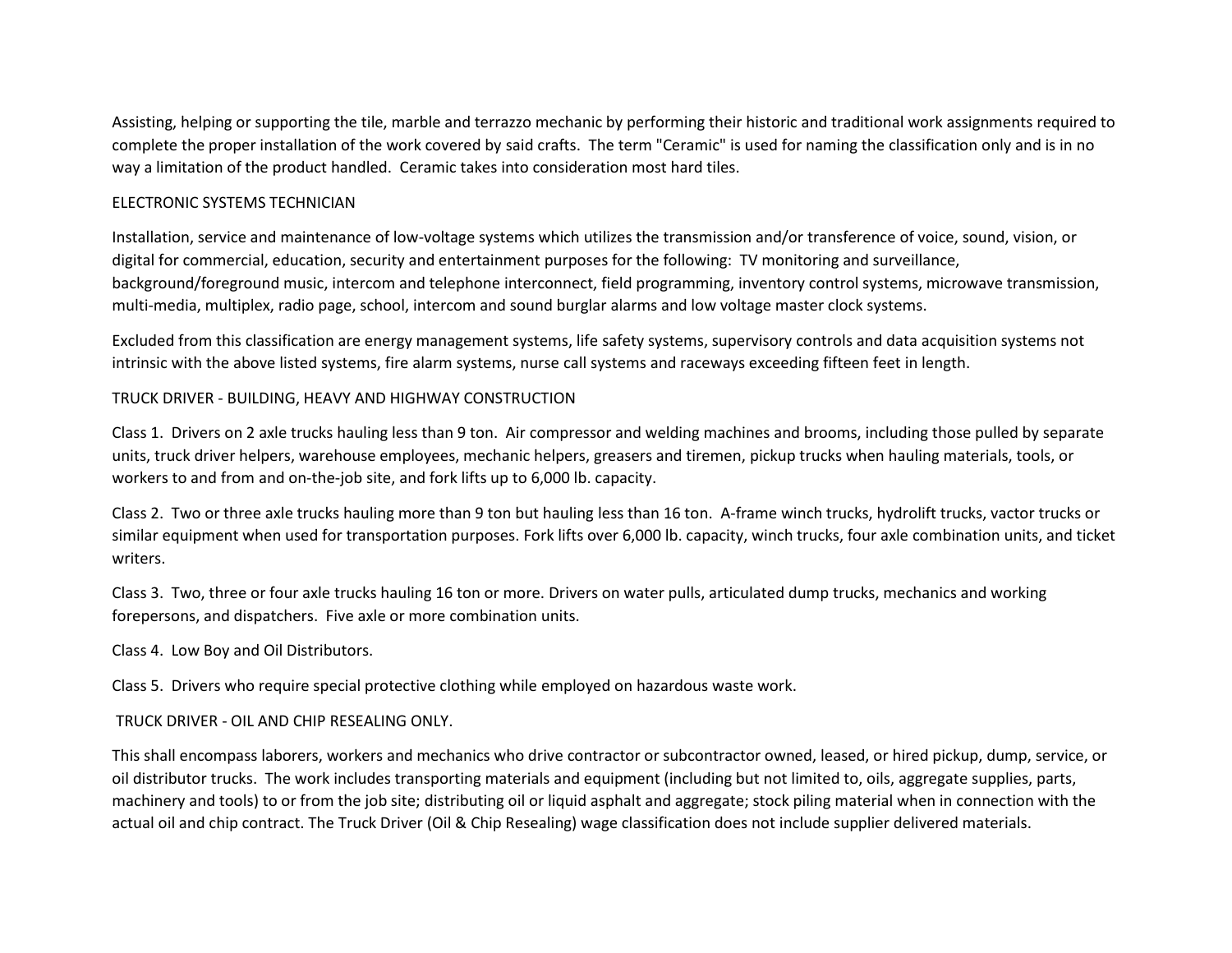### OPERATING ENGINEERS - BUILDING

CLASS 1. Asphalt Screed Man; Aspco Concrete Spreaders; Asphalt Pavers; Asphalt Plant Engineer; Asphalt Rollers on Bituminous Concrete; Athey Loaders; Backfillers, Crane Type; Backhoes; Barber Green Loaders; Bulldozers; Cableways; Cherry Pickers; Clam Shells; C.M.I. & similar type autograde formless paver, autograde placer & finisher; Concrete Breakers; Concrete Pumps; Derricks; Derrick Boats; Draglines; Earth Auger or Boring Machines; Elevating Graders; Engineers on Dredges; Gravel Processing Machines; Head Equipment Greaser; High Lifts or Fork Lifts; Hoists with two or more drums or two or more load lines; Locomotives, All; Mechanics; Motor Graders or Auto Patrols; Operators or Leverman on Dredges; Operators, Power Boat; Operators, Pug Mill (Asphalt Plants); Orange Peels; Overhead Cranes; Paving Mixers; Piledrivers; Pipe Wrapping and Painting Machines; Pushdozers, or Push Cats; Robotic Controlled Equipment in this Classification; Rock Crushers; Ross Carrier or Similar Machines; Rotomill; Scoops, Skimmer, two cu. yd. capacity and under; Scoops, All or Tournapull; Sheep-Foot Roller (Self Propelled); Shovels; Skid Steer; Skimmer Scoops; Temporary Concrete Plant Operators; Test Hole Drilling Machines; Tower Machines; Tower Mixers; Track Type End Loaders; Track Type Fork Lifts or High Lifts; Track Jacks and Tampers; Tractors, Sideboom; Trenching or Ditching Machine; Tunnelluggers; Vermeer Type Saws; Water Blaster Cutting Head; Wheel Type End Loaders; Winch Cat.

CLASS 2. Air Compressors (six to eight)\*; Asphalt Boosters and Heaters; Asphalt Distributors; Asphalt Plant Fireman; Oiler on Two Paving Mixers When Used in Tandem; Boom or Winch Trucks; Bull Floats or Flexplanes; Concrete Finishing Machine; Concrete Saws, Self-Propelled; Concrete Spreading Machines; Conveyors (six to eight)\*; Generators (six to eight)\*; Gravel or Stone Spreader, Power Operated; Hoist (with One Drum and One Load Line); Light Plants (six to eight)\*; Mechanical Heaters (six to eight)\*; Mud Jacks; Post Hole Digger, Mechanical; Pug Mills when used for other than Asphalt operation; Robotic Controlled Equipment in this Classification; Road or Street Sweeper, Self Propelled; Rollers (except bituminous concrete); Seaman Tiller; Straw Machine; Vibratory Compactor; Water Blaster, Power Unit; Welding Machines (six to eight)\*; Well Drill Machines.

CLASS 3. Air Compressors(one to five)\*; Air Compressors, Track or Self-Propelled; Automatic Hoist; Building Elevators; Bulk Cement Batching Plants; Conveyors (one to five)\*; Concrete Mixers (Except Plant, Paver, or Tower); Firemen; Generators (one to five)\*; Greasers; Helper on Single Paving Mixer; Hoist, Automatic; Light Plants (one to five)\*; Mechanic Helpers; Mechanical Heaters (one to five)\*; Oilers; Power Form Graders; Power Sub-Graders; Robotic Controlled Equipment in this Classification; Scissors Hoist; Tractors without power attachments regardless of size or type; Truck Crane Oiler and Driver (1 man); Vibratory Hammer (power source); Water Pumps (one to five)\*; Welding Machines (1/300 Amp. or over)\*; Welding machines (one to five)\*

CLASS 4. Lattice Boom Crawler Cranes; Lattice Boom Truck Cranes; Telescopic Truck-Mounted Cranes; Tower Cranes.

\* Combinations of one to eight of any Air Compressors, Conveyors, Welding Machines, Water Pumps, Light Plants, or Generators shall be in batteries or within 400 feet and shall be paid as per the Classification Schedule contained in this Article.

OPERATING ENGINEERS - HIGHWAY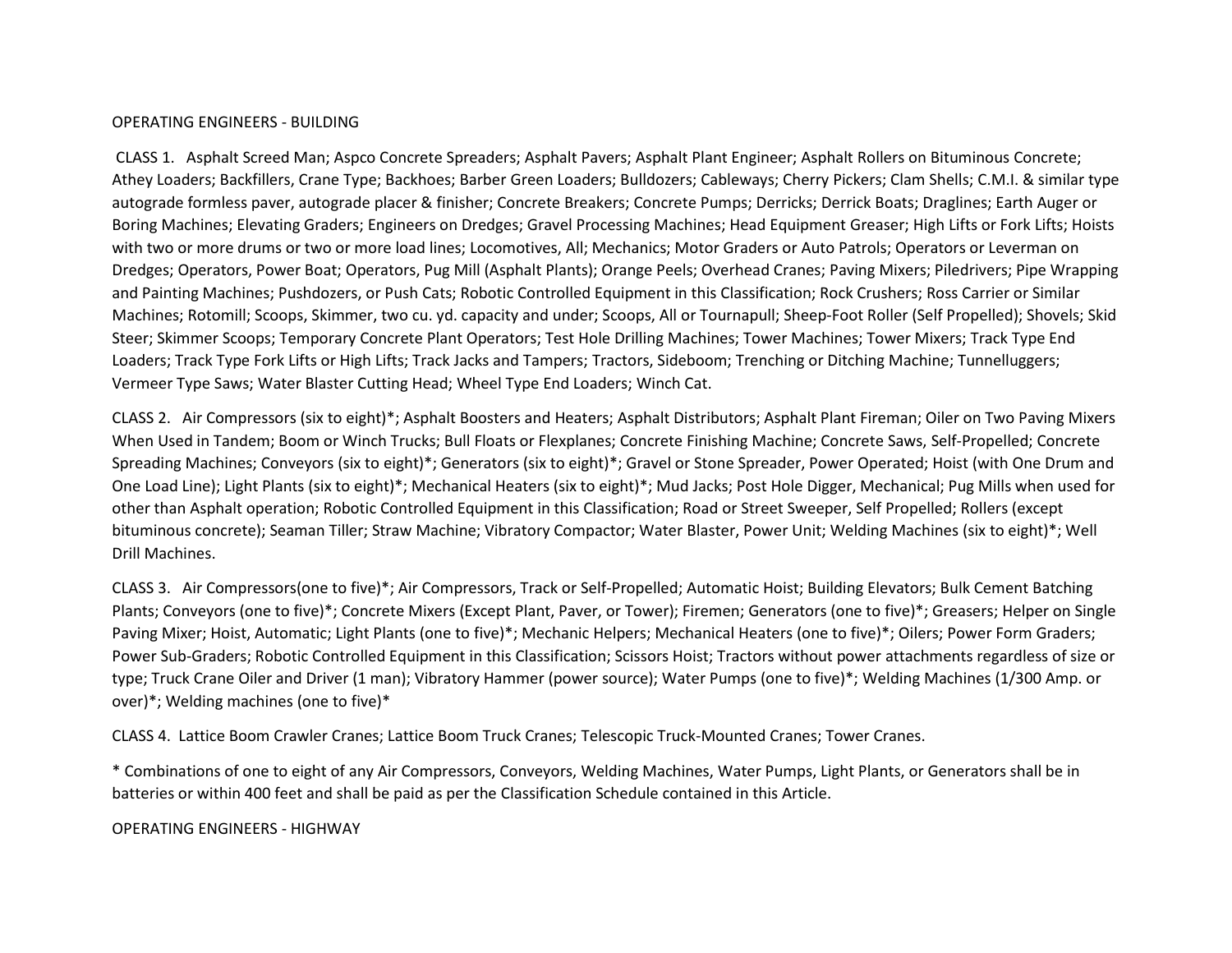CLASS 1. Asphalt Screed Man; Asphco Concrete Spreaders; Asphalt Pavers; Asphalt Plant Engineer; Asphalt Rollers on Bituminous Concrete; Athey Loaders; Backhoes; Barber Green Loaders; Bulldozers; Cableways; Carry Deck Pickers; Cherry Pickers (Rough Terrain); C.M.I. & similar typeautograde formless paver, autograde placer & finisher; Concrete Breakers; Concrete Plant Operators; Concrete Pumps; Derricks; Derrick Boats; Dewatering Systems; Earth Auger or Boring Machines; Elevating Graders; Engineers on Dredges; Gravel Processing Machines; Grout Pump; Head Equipment Greaser; High Lifts or Fork Lifts; Hoists with two or more drums or two or more load lines; Hydro Jet or Hydro Laser; Locomotives, All; Mechanics; Motor Graders or Auto Patrols; Multi-Point Power Lifting Equipment; Operators or Leverman on Dredges; Operators, Power Boat; Operators, Pug Mill (Asphalt Plants); Overhead Cranes; Paving Mixers; Piledrivers; Pipe Wrapping and Painting Machines; Push-dozers, or Push Cats; Robotic Controlled Equipment in this Classification; Rock Crushers; Ross Carrier or Similar Machines; Roto-Mill; Scoops, Skimmer, two cu. yd. capacity and under; Sheep-Foot Roller (Self Pro-pelled); Shovels; Skid Steer; Skimmer Scoops; Test Hole Drilling Machines; Tower Machines; Tower Mixers; Track Type End Loaders; Track Type Fork Lifts or High Lifts; Track Jacks and Tampers; Tractors, Side-boom; Trenching or Ditching Machine; Tunnelluggers; Vermeer-Type Saws; Wheel Type End Loaders; Winch Cat; Scoops, All or Tournapull.

CLASS 2. Air Compressors (six to eight)\*; Articulated Dumps; Asphalt Boosters and Heaters; Asphalt Distributors; Asphalt Plant Fireman; Boom or Winch Trucks; Building Elevators; Bull Floats or Flexplanes; Concrete Finishing Machine; Concrete Saws, Self-Propelled; Concrete Spreading Machines; Conveyors (six to eight)\*; Generators (six to eight)\*; Gravel or Stone Spreader, Power Operated; Hoist, Automatic; Hoist with One Drum and One Load Line; Light Plants (six to eight)\*; Mechanical Heaters (six to eight)\*; Mud Jacks; Off Road Water Wagons; Oiler on Two Paving Mixers When Used in Tandem; Post Hole Digger, Mechanical; Robotic Controlled Equipment in This Classification; Road or Street Sweeper, Self-Propelled; Rollers (except bituminous concrete); Scissor Hoist; Sea-man Tiller; Straw Machine; Vibratory Compactor; Water Pumps (six to eight)\*; Well Drill Machines.

CLASS 3. Air Compressors (one to five)\*; Air Compressors, Track or Self-Propelled; Bulk Cement Batching Plants; Conveyors (one to five)\*; Concrete Mixers (Except Plant, Paver, or Tower); Firemen; Generators (one to five)\*; Greasers; Helper on Single Paving Mixer; Light Plants (one to five)\*; Mechanic Helpers; Mechanical Heaters (one to five)\*; Oilers; Power Form Graders; Power Sub-Graders; Pug Mills when used for other than Asphalt operation; Robotic Controlled Equipment in This Classification; Tractors without power attachments, regardless of size or type; Truck Crane Oiler and Driver (1 man); Vibratory Hammer (power source); Water Pumps (one to five)\*; Welding Machines (one 300 Amp. or over)\*; Welding Machines (one to five)\*. CLASS 4. Lattice Boom Crawler Crane; Lattice Boom Truck Crane; Telescopic Truck-Mounted Crane; Tower Crane.

\*Combinations of one to eight of any Air Compressors, Conveyors, Welding Machines, Water Pumps, Light Plants or Generators shall be in batteries or within 400 feet and shall be paid as per the Classification Schedule contained in this Article.

Other Classifications of Work: